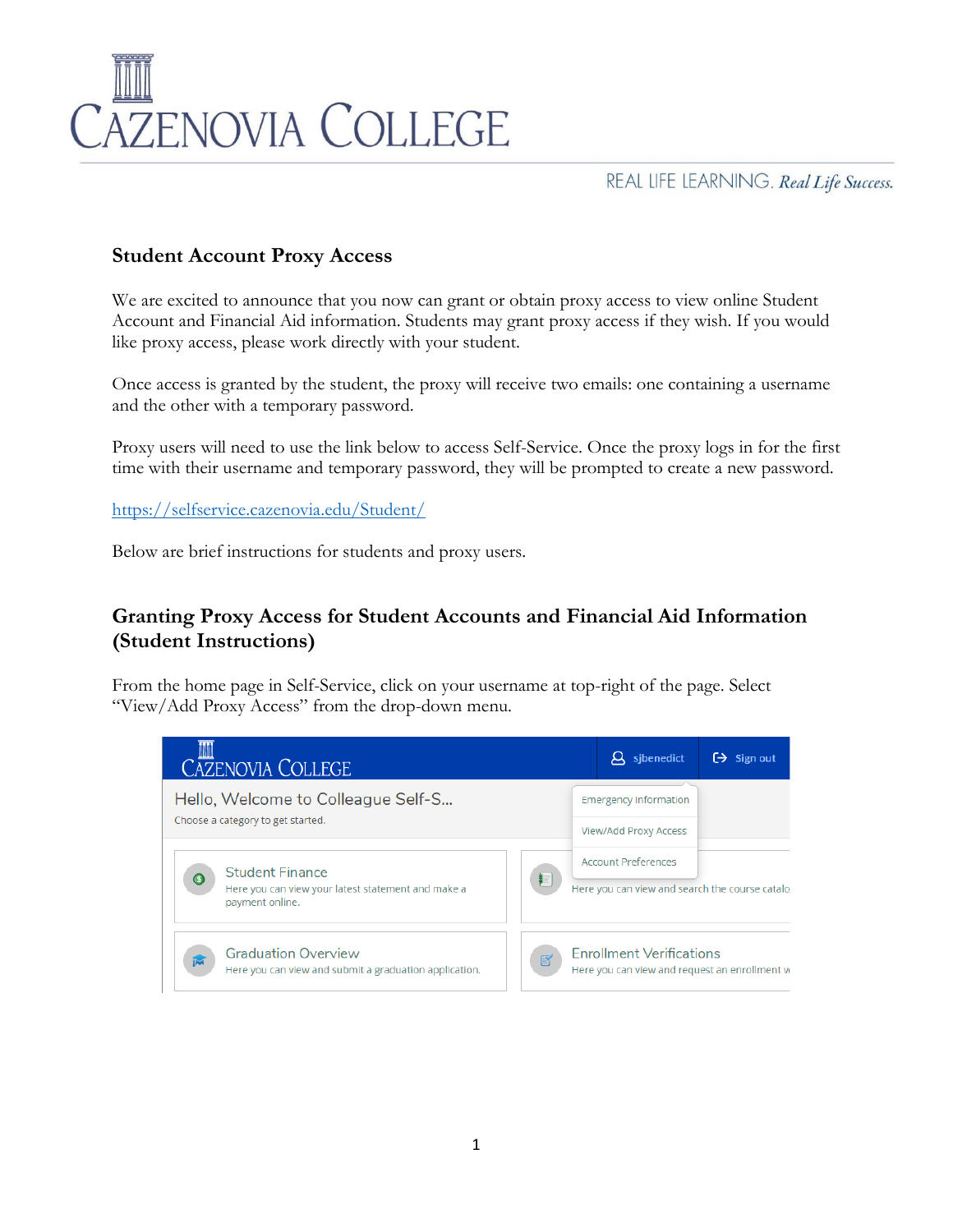On this screen, select your Proxy. If you need to add someone not listed, please email [registrar@cazenovia.edu](mailto:registrar@cazenovia.edu) (please put "Proxy" in the subject line of your email) or stop by the Enrollment Services Center on the first floor of Coleman Hall (next to the mailroom) to request the required form to complete. If you receive an error that the proxy you select does not have an email address, email  $\frac{register(a)cazenovia.edu}{\text{with the proxy's email address and we will update it.}}$ 

| <b>CAZENOVIA COLLEGE</b>                                                                                                                                                                                                                                                                                                                                                                                                                 | $\beta$ sjbenedict | $\Theta$ Sign out |
|------------------------------------------------------------------------------------------------------------------------------------------------------------------------------------------------------------------------------------------------------------------------------------------------------------------------------------------------------------------------------------------------------------------------------------------|--------------------|-------------------|
| Options View/Add Proxy Access                                                                                                                                                                                                                                                                                                                                                                                                            |                    |                   |
| <b>View/Add Proxy Access</b>                                                                                                                                                                                                                                                                                                                                                                                                             |                    |                   |
| You can add a person(s) who already exist in our student information system, such as a parent or guardian, as a proxy fo<br>your student information. You can select which student data to give them access to by selecting the appropriate check be<br>$^\copyright$<br>"Edit Proxy" form you will be presented.<br>If you'd like to add a different person as a proxy, please email the Registrar's Office at registrar@cazenovia.edu. |                    |                   |
| <b>Active Proxies</b><br>$^\mathrm{(i)}$<br>You do not have any designated proxies. Add one now to allow another self-service user to view or edit your account.                                                                                                                                                                                                                                                                         |                    |                   |
| Add a Proxy                                                                                                                                                                                                                                                                                                                                                                                                                              |                    |                   |
| $\textcircled{\scriptsize{1}}$<br><b>More Instructions</b>                                                                                                                                                                                                                                                                                                                                                                               |                    |                   |
| <b>Select a Proxy</b>                                                                                                                                                                                                                                                                                                                                                                                                                    |                    |                   |
| Please Select<br>$\checkmark$                                                                                                                                                                                                                                                                                                                                                                                                            |                    |                   |

On this screen select if you want the Proxy to have Complete Access or Select Access. If you chose Complete Access, all options will automatically be checked. If you chose Select Access, you will need to manually check the boxes of the options you want your proxy to have access to.

| ⋿ | <b>Access</b>                          |                                     |
|---|----------------------------------------|-------------------------------------|
|   | <b>Allow Complete Access</b>           |                                     |
| 合 | Allow Select Access<br>О               |                                     |
| 孟 | $\triangledown$ Student Finance $(i)$  | $\triangledown$ Financial Aid $(i)$ |
|   | Account Activity                       | Offer Letter                        |
| N | <b>Account Summary</b><br>$\checkmark$ | Financial Aid Home                  |
| 흅 | Make a Payment                         |                                     |
|   |                                        | My Awards                           |
|   |                                        | ✓ FA Outside Awards                 |
|   |                                        | B FA Required Documents             |
|   |                                        |                                     |
|   | General (i)                            |                                     |
|   | Notifications<br>$\bullet$             |                                     |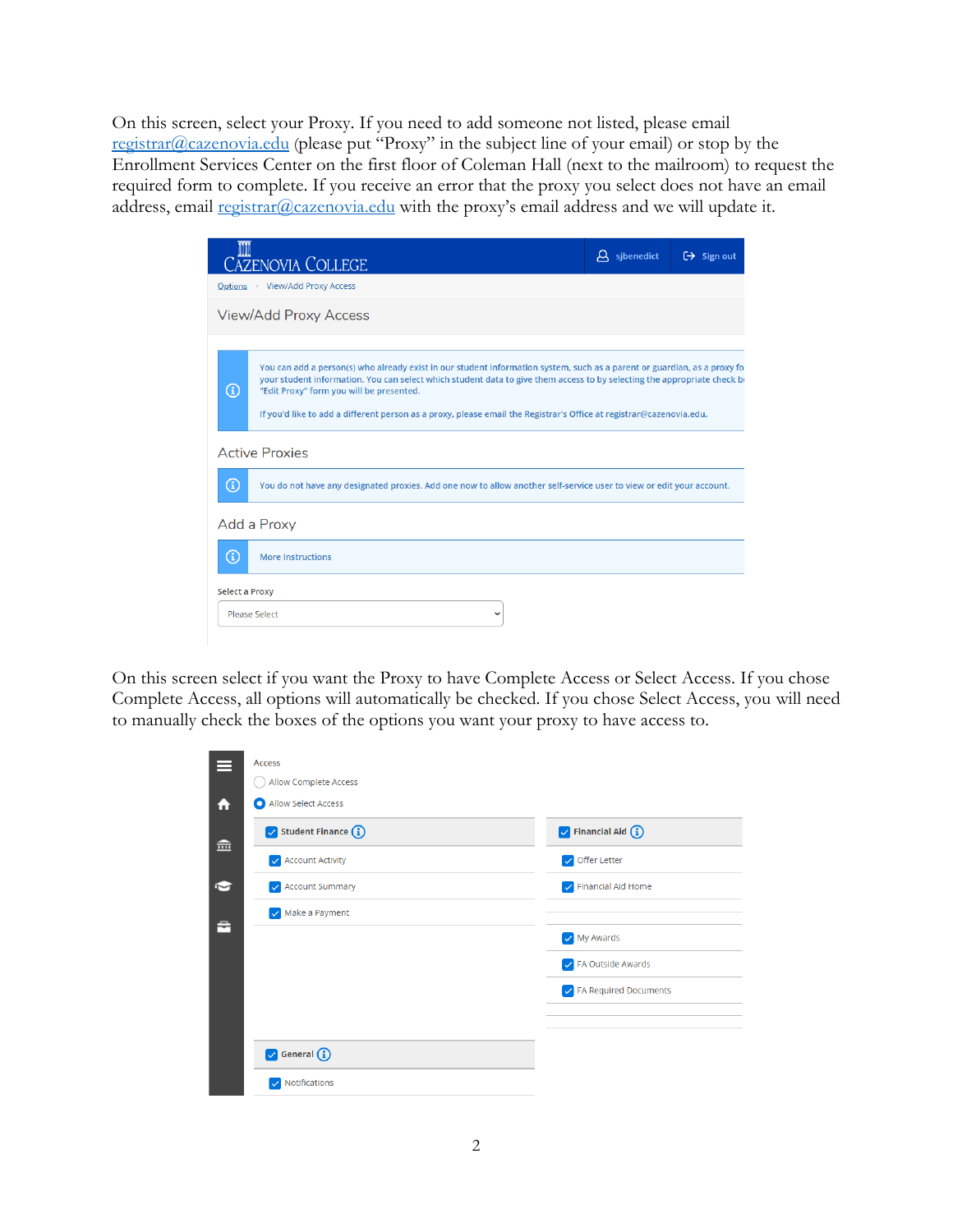Once you have selected the access that you would like to grant to your proxy, read the disclosure agreement. If you agree to the terms, then click the box beside of it and click Save.

#### **Disclosure Agreement**

By checking the box below I am agreeing to give online access to my electronic account. I hereby grant permission for the person(s) I have<br>authorized access to my education records maintained by Cazenovia College, includin

For more information about student privacy rights under the Family Education and Privacy Act of 1974, as amended, see: FERPA Information



You will get a notification that the person was added successfully. If you need to change or delete proxy access, click on the pencil on the right to edit information.

| <b>CAZENOVIA COLLEGE</b>                                                                                   |                                                                                                                                                                                                                                                                                                                                                                                           |              | $\alpha$ sibenedict | $\Theta$ Sign out     | $\circledR$<br>Help |
|------------------------------------------------------------------------------------------------------------|-------------------------------------------------------------------------------------------------------------------------------------------------------------------------------------------------------------------------------------------------------------------------------------------------------------------------------------------------------------------------------------------|--------------|---------------------|-----------------------|---------------------|
| · View/Add Proxy Access<br>Options                                                                         |                                                                                                                                                                                                                                                                                                                                                                                           |              |                     |                       |                     |
| <b>View/Add Proxy Access</b>                                                                               |                                                                                                                                                                                                                                                                                                                                                                                           |              |                     |                       |                     |
| $\textcircled{\scriptsize{1}}$<br>in the "Edit Proxy" form you will be presented.<br><b>Active Proxies</b> | You can add a person(s) who already exist in our student information system, such as a parent or guardian, as a proxy for access<br>to your student information. You can select which student data to give them access to by selecting the appropriate check boxes<br>If you'd like to add a different person as a proxy, please email the Registrar's Office at registrar@cazenovia.edu. |              |                     |                       |                     |
| Name                                                                                                       | <b>Proxy Access</b>                                                                                                                                                                                                                                                                                                                                                                       | Relationship |                     | <b>Effective Date</b> |                     |
|                                                                                                            | Student Finance, Financial Aid                                                                                                                                                                                                                                                                                                                                                            | Parent       |                     | 3/22/2022             |                     |
|                                                                                                            | @ 2000-2022 Ellucian Company L.P. and its affiliates. All rights reserved. Privacy                                                                                                                                                                                                                                                                                                        |              |                     |                       |                     |

In this pop-up you can make changes to access or delete someone's access completely.

| <b>AZENOVIA COLLEGE</b>       |                           |                           | $\beta$ sjbenedict | $\Theta$ Sign out                                     | $(2)$ Help |
|-------------------------------|---------------------------|---------------------------|--------------------|-------------------------------------------------------|------------|
| Options View/Add Proxy Access |                           |                           |                    |                                                       |            |
| View/Add Pr                   | <b>Edit Proxy Details</b> |                           |                    | $\Delta$                                              |            |
|                               | Name                      |                           |                    |                                                       |            |
| You can a<br>to your st<br>Œ  | <b>Email Address</b>      | Relationship<br>Parent    |                    | ian, as a proxy for access<br>appropriate check boxes |            |
| in the "Ed                    | Access                    |                           |                    |                                                       |            |
| If you'd lil                  | Allow Complete Access     |                           |                    | via.edu.                                              |            |
|                               | Allow Select Access       |                           |                    |                                                       |            |
| <b>Active Proxie</b>          | Remove All Access         |                           |                    |                                                       |            |
| Name                          | Student Finance (i)       | Financial Aid $(i)$       |                    | <b>Effective Date</b>                                 |            |
| Ms. Jeanne                    | <b>Account Activity</b>   | Offer Letter              |                    | 3/22/2022                                             |            |
|                               | <b>Account Summary</b>    | <b>Financial Aid Home</b> |                    |                                                       |            |
|                               | Make a Payment            |                           |                    |                                                       |            |
|                               |                           | My Awards                 |                    |                                                       |            |
|                               |                           | A FA Outside Awards       |                    |                                                       |            |
|                               | Cancel                    |                           | Save               |                                                       |            |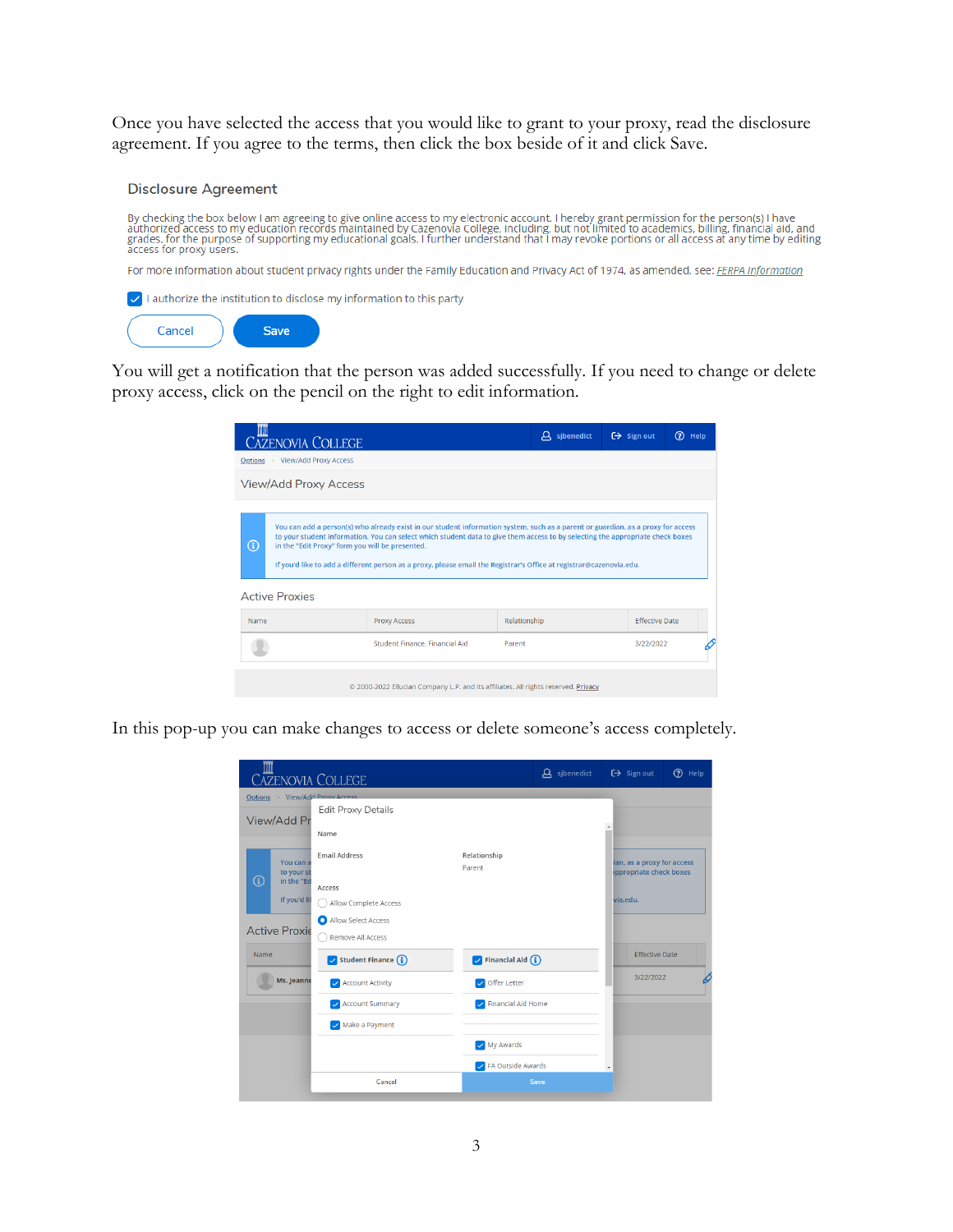## **Proxy User Instructions**

Once a student adds you as a proxy to view their account, you will receive two separate emails from [registrar@cazenovia.edu.](mailto:registrar@cazenovia.edu) First, the email below, which will contain your Username. You will receive another separate email that will contain a temporary password.

| You have been granted access to information at Cazenovia 一 兩<br>College. Inbox x                                                                                                                                                                                                                         |                                                                         |  | - 62 |
|----------------------------------------------------------------------------------------------------------------------------------------------------------------------------------------------------------------------------------------------------------------------------------------------------------|-------------------------------------------------------------------------|--|------|
| registrar@cazenovia.edu<br>to me, sibenedict $\sim$<br>Dear                                                                                                                                                                                                                                              | 4:09 PM (10 minutes ago) $\frac{1}{2}$ $\leftrightarrow$ $\leftarrow$ : |  |      |
| You have been granted proxy access to Sherri Benedict 's account at Cazenovia College.                                                                                                                                                                                                                   |                                                                         |  |      |
| The following login has been created for your use at Cazenovia College. Your temporary password will arrive by a<br>separate email. You will be required to change your password at login to a string with a length of 8 to 14<br>characters containing at least one letter and one number.<br>Username: |                                                                         |  |      |

You can access Self-Service directly at [https://selfservice.cazenovia.edu/Student/.](https://selfservice.cazenovia.edu/Student/) You will log-in for the first time using your username and temporary password. You will be prompted to reset your password. Your new password must be a string with a length of 8 to 14 characters containing at least one letter and one number. Once successfully logged in, you will see the student(s) that have given you proxy access. Select the student you want to view and click "Continue."

|                         | <b>CAZENOVIA COLLEGE</b>                                            |
|-------------------------|---------------------------------------------------------------------|
|                         | <b>Change Password</b>                                              |
|                         |                                                                     |
| $\overline{\mathbb{G}}$ | Please enter your user name, current password, and new<br>password. |
| $^{\copyright}$         | Your password has expired. Please choose a new<br>password.         |
| User name               |                                                                     |
|                         |                                                                     |
|                         | <b>Current password</b>                                             |
|                         |                                                                     |
| New password            |                                                                     |
|                         |                                                                     |
|                         | Confirm new password                                                |
|                         |                                                                     |
|                         | <b>Change Password</b>                                              |

You will see the menus that the student has granted you proxy access to.

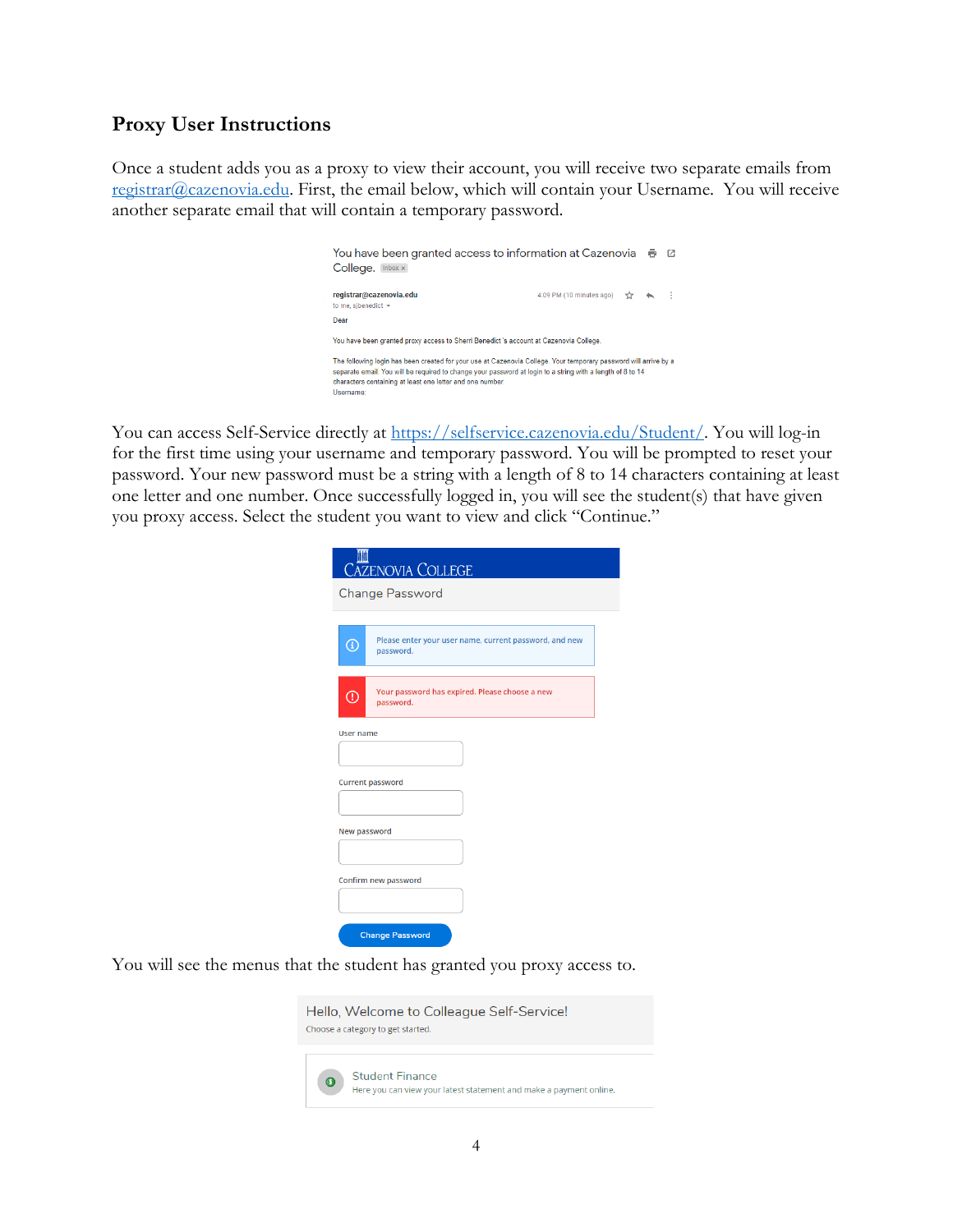To view a different person's information, click on **Change User** at the top of the screen. If you selected your own name in the Person Proxy window, you'll need to click on your username at top of screen and select Change Proxy User to access information for a student.



# **Frequently Asked Questions by Proxies (Parents/Guardians)**

## **Who do I contact if I have a question about Proxy?**

For log in questions including forgotten usernames or passwords, contact our ICT helpdesk at (315) 655-7777. For any other questions, contact the Enrollment Services Center at (315) 655-7888 or email [enrollmentservices@cazenovia.edu.](mailto:enrollmentservices@cazenovia.edu)

## **How can my student add an additional proxy user that is not already listed in Self-Service?**

The student will need to email the Registrar's Office at  $registrar@cazenovia.edu$  $registrar@cazenovia.edu$  $registrar@cazenovia.edu$  or stop by the</u> Enrollment Services Center located on the first floor of Coleman Hall (near the mailboxes) to complete the required form. The Registrar's Office will add the new user to the student's *Select a Proxy* drop-down selection, but the student will need to give the proxy user access to their account in Self-Service.

#### **When a proxy is given access to multiple students, can the access granted be different for each student?**

Yes. Each student who grants proxy access has complete control over the access for their account.

#### **Can Caz staff make updates to what a proxy can view for a student?**

No. College staff cannot change the permission settings for proxies. Only the student granting the proxy access can change the permissions that are granted.

#### **A proxy used to be able to see the information, but now cannot. What happened?**

The student is in control of the information that a proxy can view. If the proxy can no longer see information, the proxy should contact the student.

#### **A proxy received an e-mail stating that proxy access has been updated or removed. What happened?**

The student has modified or removed the access to his or her account. Only the student can change a proxy's access. No one at Caz can do so.